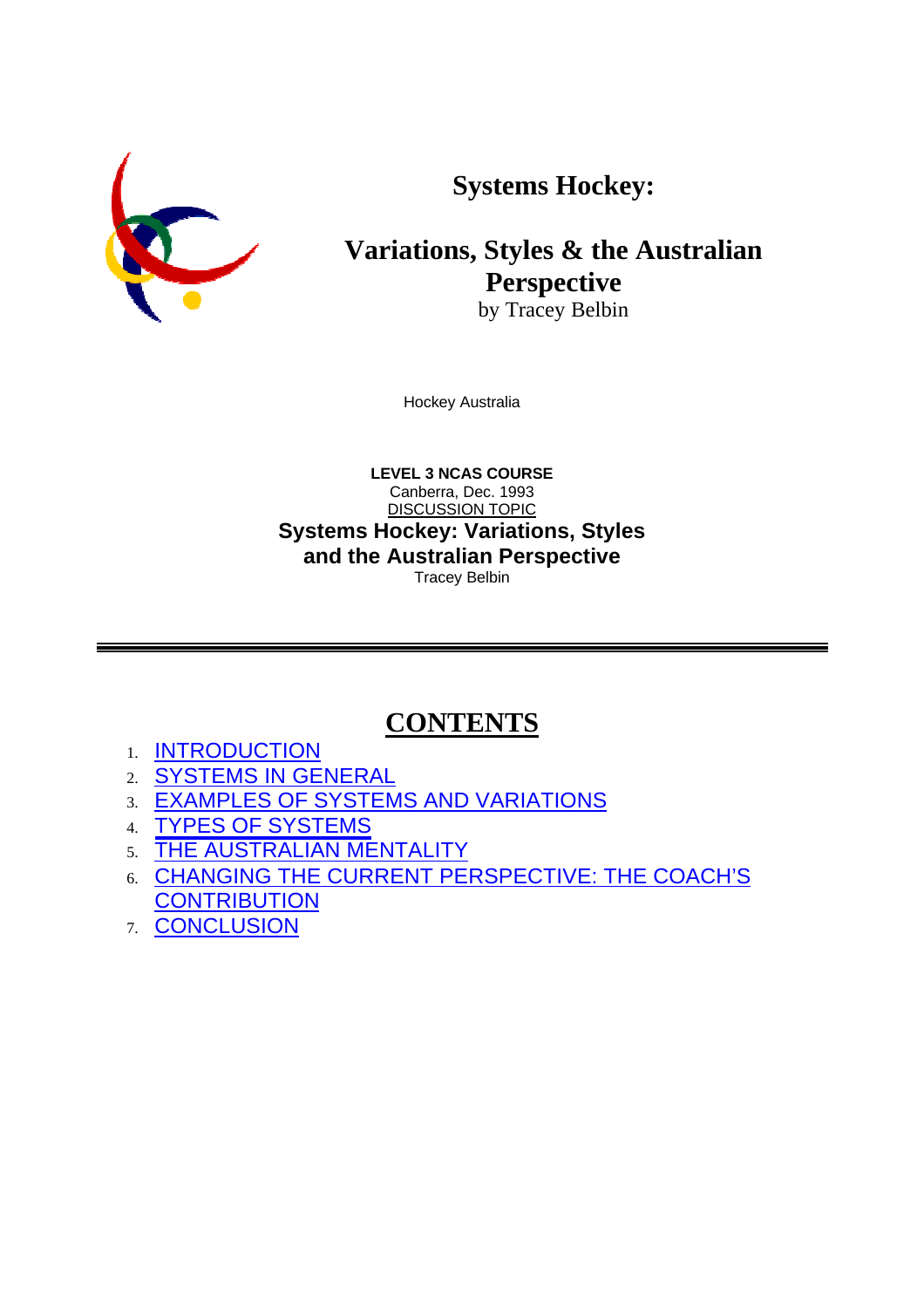# Systems Hockey: Variations, Styles and the Australian Perspective By Tracey Belbin

#### **Introduction**

Systems hockey has always had a certain amount of stigma within the Australian hockey fraternity. When a team is asked to play a "system" different to the traditional pyramid 1-2-3-5 style of Australia, players often approach the task in an entirely different manner to that which they would normally accustomed and subsequently performing skills that are not their forte, whilst others see it as a new challenge, as a chance to be more involved than they normally would when playing in an orthodox formation.

It is obvious however, regardless of how individuals perceive the concept, that the stigma remains; particularly within Australia. That attitude fortunately, is changing, which can only benefit Australia's position on the international scene.

Even within coaching circles confusion exists about systems, most probably through a lack of education on the subject. How many systems are there? Are they called systems or formations? When you number a system is it from the back forward or vice-versa? Can my team play a different system each week? Can I change my system to another during a game?

To an elite coach the answers to these questions may be simply answered, however it is vitally important to remember, that the good coaches and players are only products from grass root beginnings and how the "lower rungs of the ladder" develop will consequently have a large impact on how hockey develops at an elite level in the future.

Keeping this in mind that the development of Australian hockey at all levels is important, this paper is aimed at creating discussion on the effects of systems hockey, the current psychological approach of Australian players to it, and to briefly overview some very effective systems existing today. For the purpose of this paper, the words "system" and formation" will be interchangeable and when numbers are provided for a specific formation, they will indicate the number of players from the back forward. The term "orthodox" system will refer to the traditional pyramid style of 1-2-3-5.

#### Systems in General

When asked to play a system many players in Australia often believe they have been asked to do something that is entirely different to what they are used to. Thus it is of the utmost importance to emphasise that systems are basically just numbers designating how many people on a particular team play their basic roles as forwards, midfielders, or backs. As George Beirn (1977) writes "It is the players on a team that make a system work effectively, and it has always been the players, not the system that have made a particular team successful".

Systems are to a great extent designed to outline specifically the duties of particular players, however, regardless of what system of play has designed for them, if players disregard the basic principles of play in attack and defence, they will not succeed. (Beirn 1977). Due to the unpredictability of individuals within a team sport, spectators will often not be able to determine the system a team is playing, as well, there is an immense number of variations that can be adapted to systems to keep both spectators and opponents guessing as to the formation being played.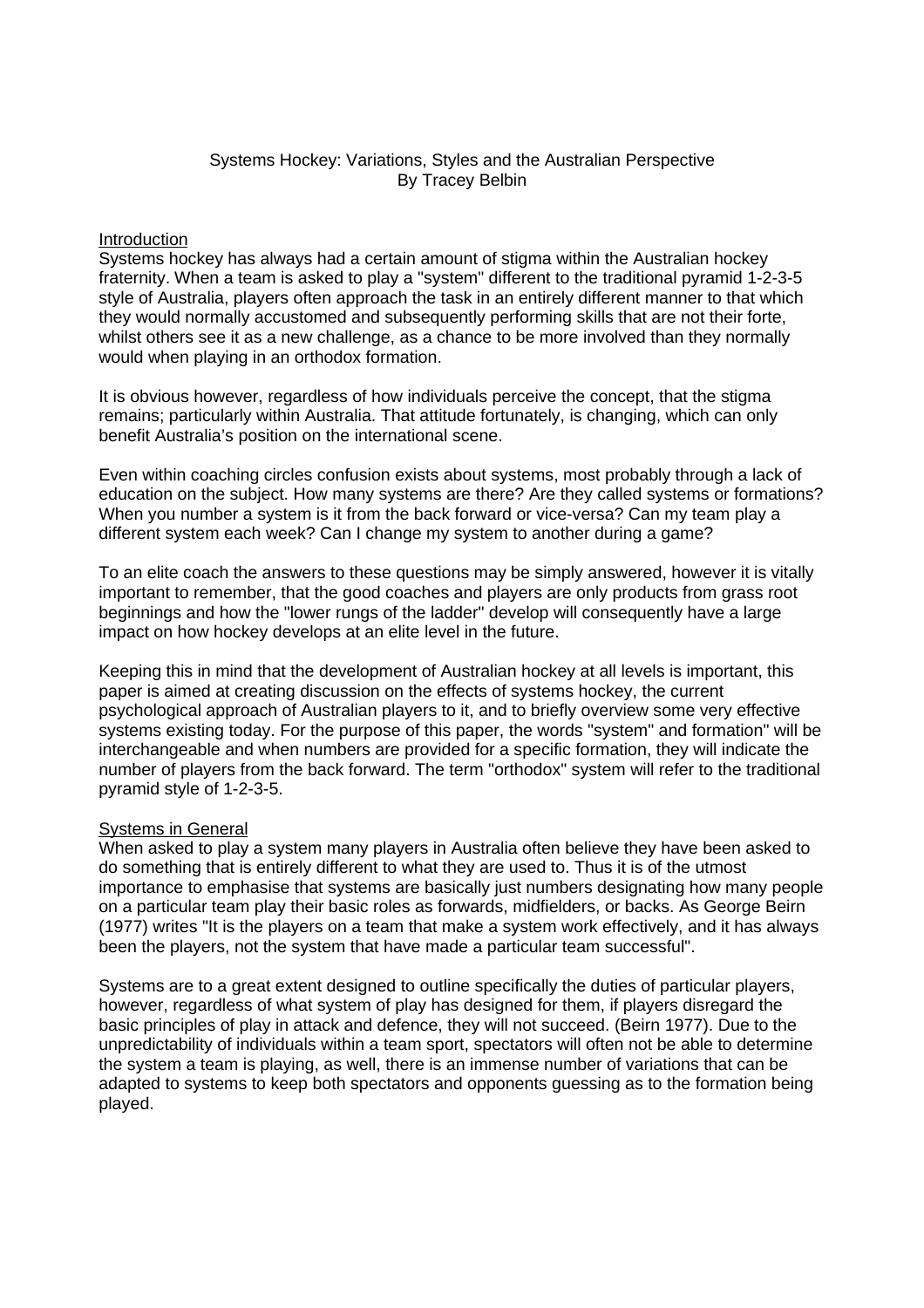One of the major principles of systems hockey, is that coaches should remember to fit the system to the players. A coach should determine the strengths and weaknesses of his/her players and then devise a system that is best suited to them. In the past many legendary soccer teams have done just that Brazil for example were successful in the 1958 World Cup with a 4-2- 4 system because they had two outstanding midfielders Zito and Didi, as well as Pele. England in 1966 in the World Cup in Wembley won over West Germany with a 4-4-2 formation, and played that way because coach Alf Ramsey did not believe there were any legitimate wingers available. Subsequently, throughout history, it has been great players who have enabled coaches to utilise particular systems, but there has never been a system of play that has made a player great.

# Examples of Systems and Variations

Many of the systems currently used by different countries have definite soccer origins. As would be expected different countries have different names for their own formations, as well as variations to these formations. In the following examples. I have chosen to stay with the names given the systems by the soccer world. What is important though is not the title, but the actual numerical set up, the system exhibits.

These examples are given because either they, or variations of them are currently being used by international sides, or because they provide some interesting insight into the numerous systematic combinations available to coaches in the contemporary world of hockey.

(For a more detailed view, it may be useful to look at the paper recently written by Peter Freitag on Systems Hockey).

a. The Pyramid or 2-3-5 (see Diagram 1)

As mentioned earlier, this particular formation has been traditional for many national sides, and to a large extent is still common within Australia. For many years this style was successful for countries such as Pakistan and India and gave advent to fast and open games. Pakistan's success with this style was due to numerical superiority in attack. Often along with their 5 forwards, there was usually the support of at least 2 midfielders. As Gursharan Singh Lall from Kenya, recently wrote in his 1990 FIH discussion paper, these countries also relied on sheer individual brilliance for their attacking momentum. A Hassan Saddar for example could change the whole course of the game, and was greatly relied upon for their success.

Overlapping defenders is an added bonus to this style. India, for example encourages their fullbacks such as Pargat Singh to overlap to create very effective attacking opportunities. Pakistan however, seem more conservative in this area, perhaps because of the inability of their deep defender to recover in time were he dispossessed.

In an FIH discussion paper by Avtar Singh Sohal (1990), weaknesses of this formation are outlined in the way the two fullbacks operate when the centre half is on the attack. He suggests that the counter attack can be dangerous if the inside forwards are out of position and cannot come to rescue the defence. A parallel defence is also considered dangerous as an opponent can use through passes to his/her advantage.

a. The W-M or 3-4-3 (see Diagram 2)

In this formation the two outside fullbacks responsibility was to mark the opposing wingers, whilst the wing halves marked the opposing inside-forwards. The centre-half was actually pulled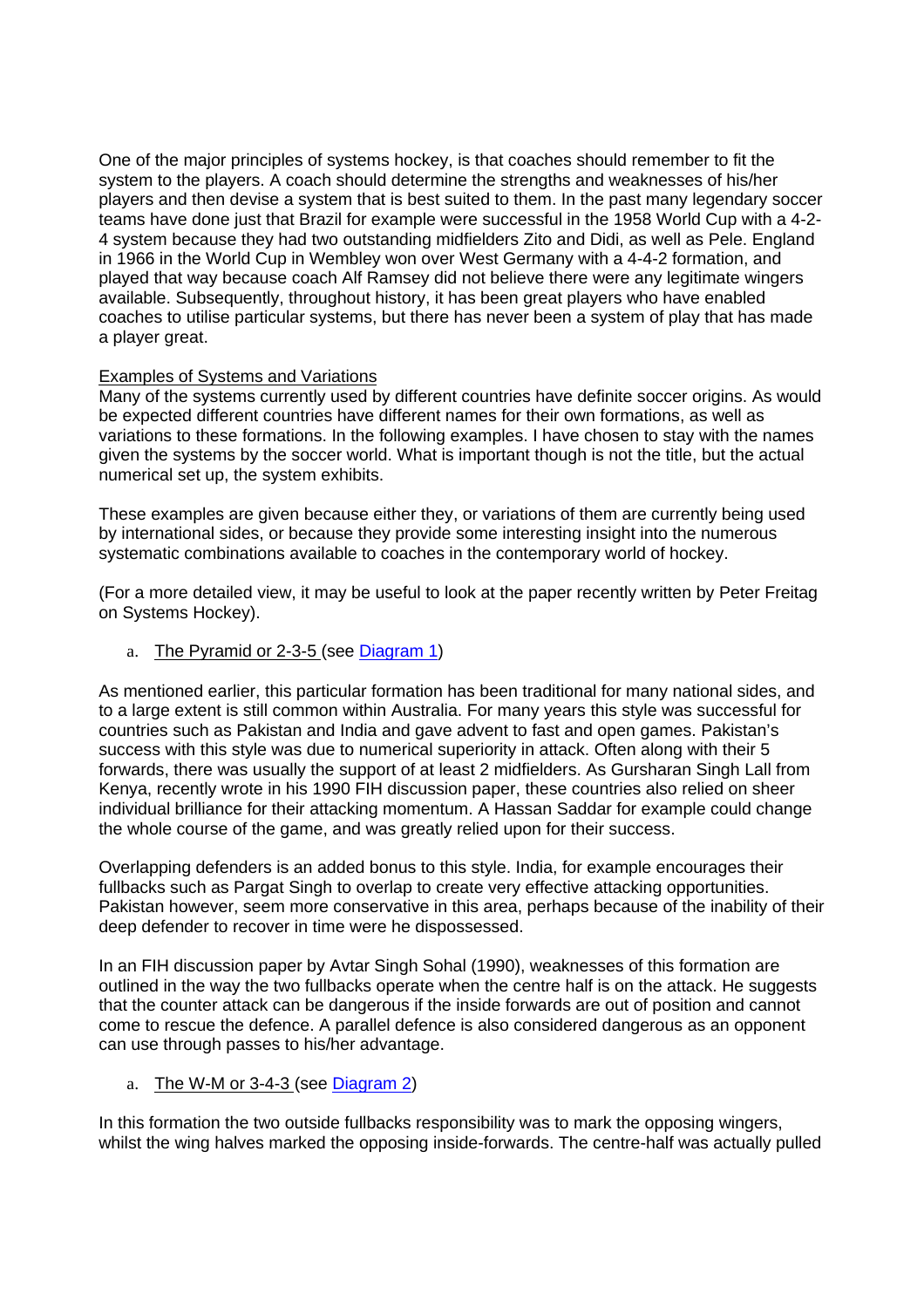back to create a third fullback position. The attacking centre-half mentality was changed and this new position was responsible for man to man coverage of the opposing centre forward. This system obviously was based on reinforcing the defence buy no means was it meant to negate the attack. Controlling the midfield was essential to building the attack, and it was believed that for the system to be successful players needed strictly defined responsibilities.

a. The Swiss Bolt or Verrou or 3-3-4 (see Diagram 3 & 4)

This system was the forerunner of the European sweeper and provided the team with a number of defenders equal to the opponent's attackers. It also provided the defenders an extra back or bolt to provide the necessary cover in defence and to protect the open space in front of the goal. It was believed that if a team was weaker that its opponent it had to concentrate on defence, and even a strong team could benefit from an extra back.

Moving forward, the centre-half was still attacking, but in defence, all ten players retreated. The function of the four forwards was to harass their opponents, to slow down their attack whilst the other 6 players rushed back to assume their positions. The attacking centre half became the centre back and the centre back dropped back to an ultra deep position behind everyone else. Here, he/she could move laterally across the field covering the other three backs.

a. The 4-2-4 (see  $Diagram 5$ )

This system was found to be far from defensive as the two outside fullbacks were encouraged to move upfield to produce a 2-4-4 alignment which gave as many as eight players involvement in offensive moves. This new role called for the fullbacks to be considerably more mobile and to possess some of the forward's skills, namely the ability to exchange short passes and to shoot. This style is somewhat typical of the Korean women's national side. This team often proves very effective by having more numbers higher with the deep defenders being very capable at coming through the lines. They seem to constantly attack in waves, and many defences find themselves continually overloaded.

Defensively, a variation to this formation is the 4-3-3. In this system only one winger exists and when the team is sustaining pressure, the other floating player continually drifts back through the lines to assist the defence.

a. Catenaccio or 1-3-3-3 (see Diagram 6)

This particular system is typical of many European countries, and is considered quite a defensive approach. The actual defence may also vary depending on the formation the opposing team is playing. For example, when an opposition team is playing a 4-2-4 the catenaccio formation is 1-4-2-3. When an opposing side is playing a 4-3-3, the catenaccio formation is 1-3-3-3. The attacking philosophy of this system is to get the ball out of the defence as quickly as possible and to the strikers, and then counter quickly against the opponent. With the defence, the amount of time the opponent has the ball becomes far less important since it is difficult for the opposition to score. Subsequently, it is not uncommon for the opponent to become complacent because he/she has the ball so long in attack and his/her defenders tend to overcommit themselves. This leaves them very vulnerable to quick counterattacks. In past years teams such as England, Germany and Spain have used this system. Over the last decade, the level of success for women national sides using this system has been varied. It has only been with the advent of more industrious and skilled players up front in these sides that has made a difference in recent years.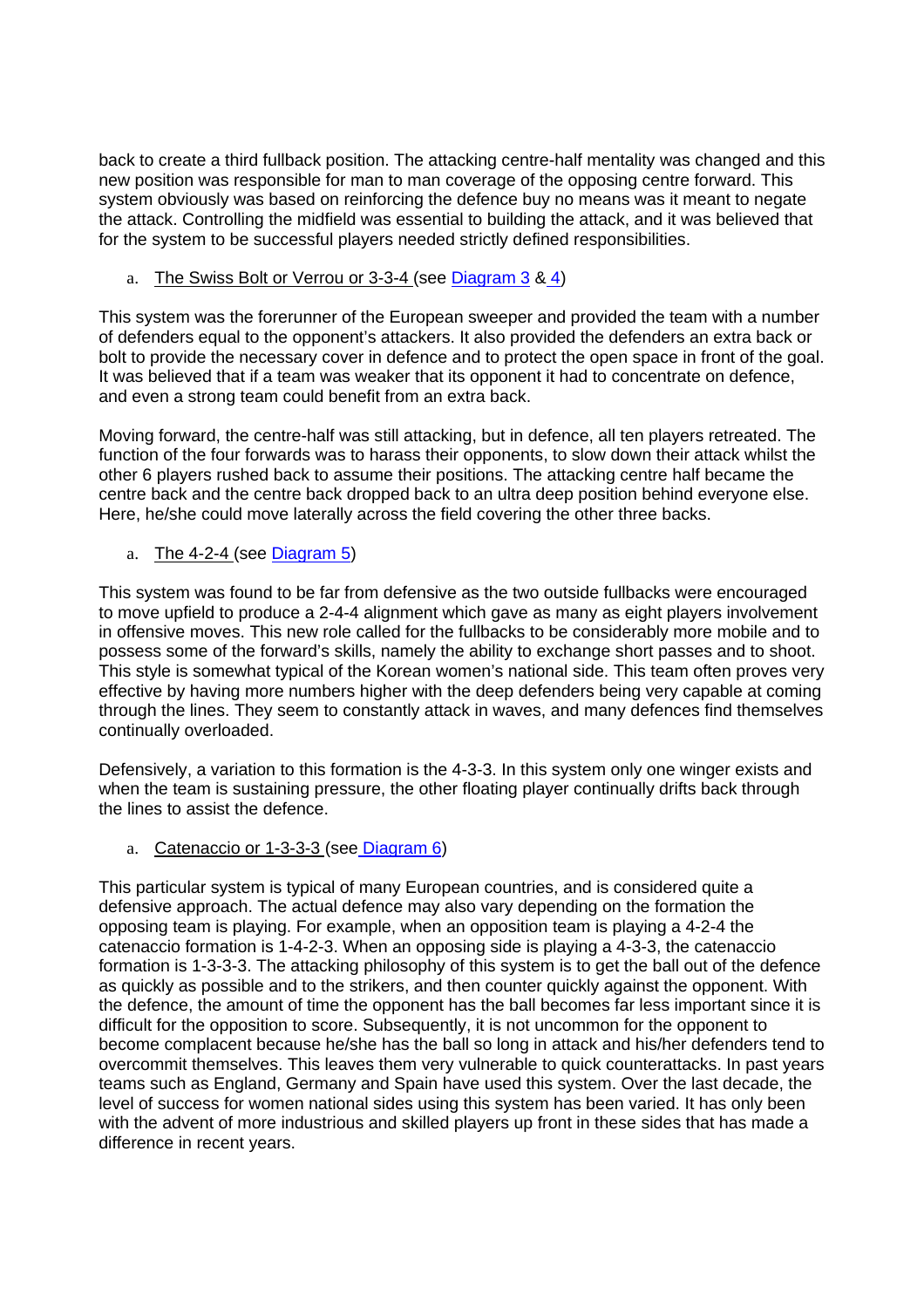The Dutch are another side that pertain to the 1-3-3-3 system, and are a very successful hockey nation. They seem however, to have more players in deep defence that are very capable of overlapping into attack.

Spain in particular have adapted significant variations. They tend to concentrate on defence, and try to get as many players back in defence as possible. Sometimes the whole team can be found in their own defensive 25. However, as mentioned above, their main form of attack is the counter attack, and this style proved successful enough to win them the gold medal in the 1992 Olympic Games.

Added to these 5, I have included a brief overview of specific types of systems as taken from a recent paper presented by Peter Freitag.

- 1. Link Systems
- i. 2-5-33
- - defensive
- - used against a strong midfield, or strong inside forwards
- ii. 1-2-4-4
- more attacking
- mid field control
- ii. 4-2-4
- combination of (i) and (ii)
- 4 backs man to man
- links cover centre forward
- similar to traditional style except for one inside as a withdrawn centre half
- (2) Sweeper Systems
	- i. 1-2-3-4
	- playing extra fullback
	- very defensive and hard to penetrate
	- sweeper acts as cover defender
	- i. 1-3-3-3
	- once again defensive
	- six defenders are important
	- marking is important

And finally.

a. The Whirl

Perhaps not a system, the Whirl can be better regarded as a concept and is probably the most exciting and adventurous of all it encourages a new breed of players who are fit enough and skilled enough to play any position on the field, and intelligent enough to know exactly when to switch roles. When the ability and mutual understanding of players is adequate, it is not necessary to work out complicated systems of play.

The journalist Willy Meisi captures the essence of the concept in the following.

"In my opinion the future belongs to the Whirl. It must rotate on individuality rooted in all round capacity… A full back seeing an opportunity in front must seize his chance without hesitation. A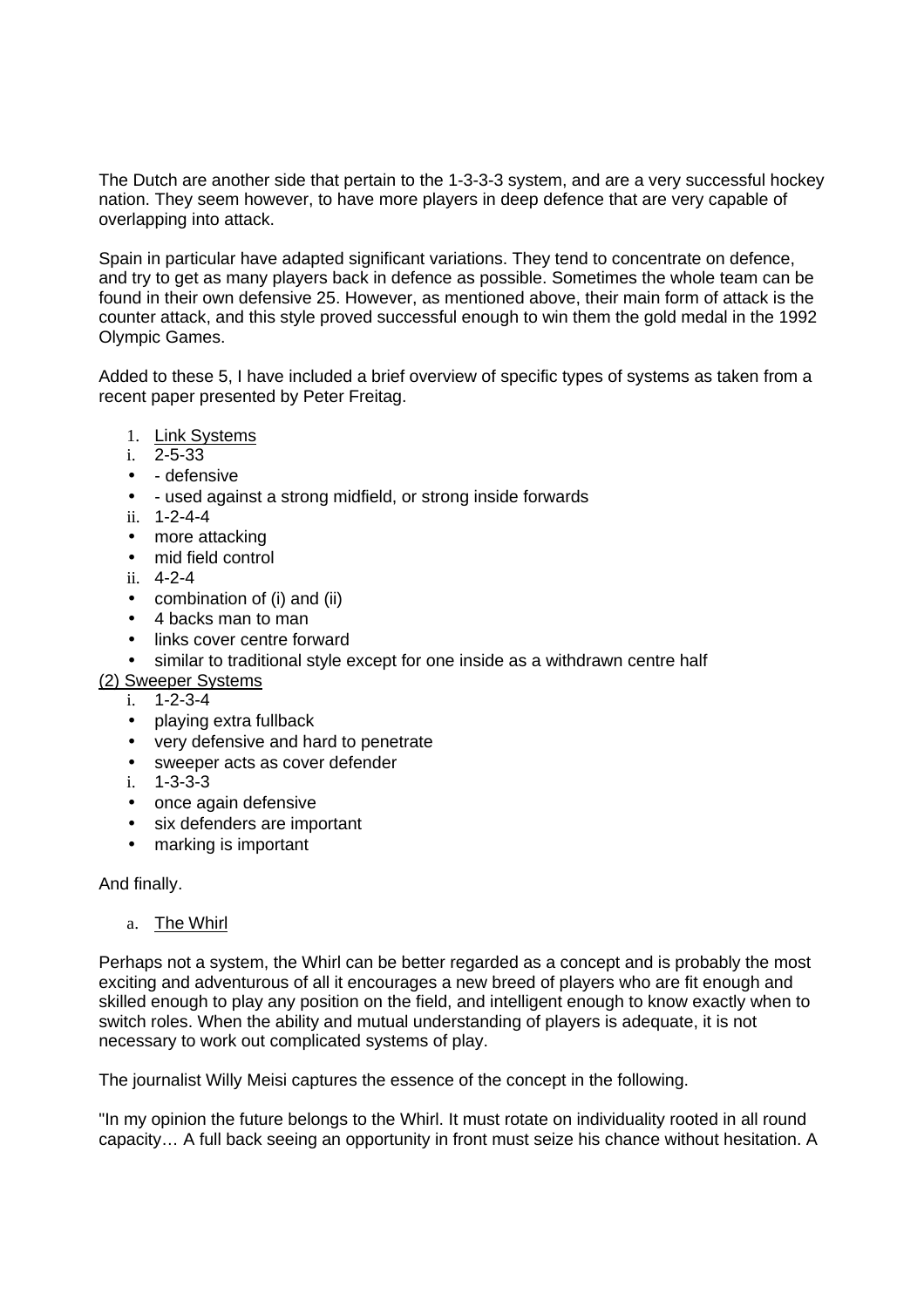wing half or winger will fall back if necessary, and being an all rounder, will not feel uncomfortable or out of place. The consciousness that he also is a capable forward will give the back's thrust weight and impetus. The knowledge that whoever has taken over from him will make a good job of it should the occasion arise, will enable him to carry on with his action without undue hurry or nervousness. He must and will be perfectly sure that he has left no exposed flank behind himself." (Beirn, 1977)

Imagine a team of constantly overlapping defenders, of interchanging forwards and defenders all equally as fit and capable to play any position that they might find themselves in. Is it an idealistic concept? Is it possible to develop a team with that much hockey intelligence, and mutual understanding? And how do you change the mental approach of players and coaches alike, to accommodate this way of thinking?

#### The Australian Mentality

Why do the majority of Australian hockey players find it so daunting when approached with systems hockey. Personally, l believe the problem lies within the very foundations of the game. Think back to when you, yourself first picked up a stick. In most instances players were given a position and taught to stay in that spot. In my experiences, l have even seen the 'railway tracks' drawn on grass fields, designating the exact lines that players should be moving in. Individuality and adaptation to new positions are certainly not encouraged. It is common that elite hockey players in their whole careers have only ever played one or two positions, and more common that they lack an exact understanding of anyone else's function except their own. Consider the approach of the Dutch womens team in comparison. One of their best players over the last 5 years, Lejeunne, plays a very effective centre forward role for her club side, and an even more effective sweeper role for her country. An adaptation of that magnitude is almost unheard of in Australian circles.

It is important to mention here that Australia is definitely not stagnating in this area. Many elite sides are attempting to incorporate an understanding of systems hockey into their regime. The Australian senior men's and women's sides, for example, have been experimenting with new formations and styles which is obviously useful when coming up against the unorthodox systems from other countries. There are so many options available, keeping in mind that the basis of the system is to suit the players.

If things are to be changed however, where does one start the transition? Is it too late to try and change attitudes and perspectives of players once they have reached an elite level or is it the stoic mentality of the pyramid system too firmly Ingrained for a new system to be really effective at this level? If change is to be implemented, at what level does one start, and is educating the coaches a primary concern? Should children learning the basics of hockey be taught every skill, and have a knowledge of every position, so that they are accomplished in every facet of the game, and adapting to a new concept such as The Whirl becomes only a minor change? Most importantly however, from an Australian perspective, it is necessary to detach ourselves from the evolution of systems hockey and ask is a change really necessary. Australia is a very successful hockey nation, and over the years the pyramid formation has been highly effective on an international level. Australians love to watch and play the traditional game that is exciting and and played at a fast and furious pace. Perhaps we don't adapt well to alternative systems because our whole society is not based on fastidious discipline or a regimented lifestyle. Instead of a complete makeover, it may be that Australian hockey need only refine its current approach, and style of game.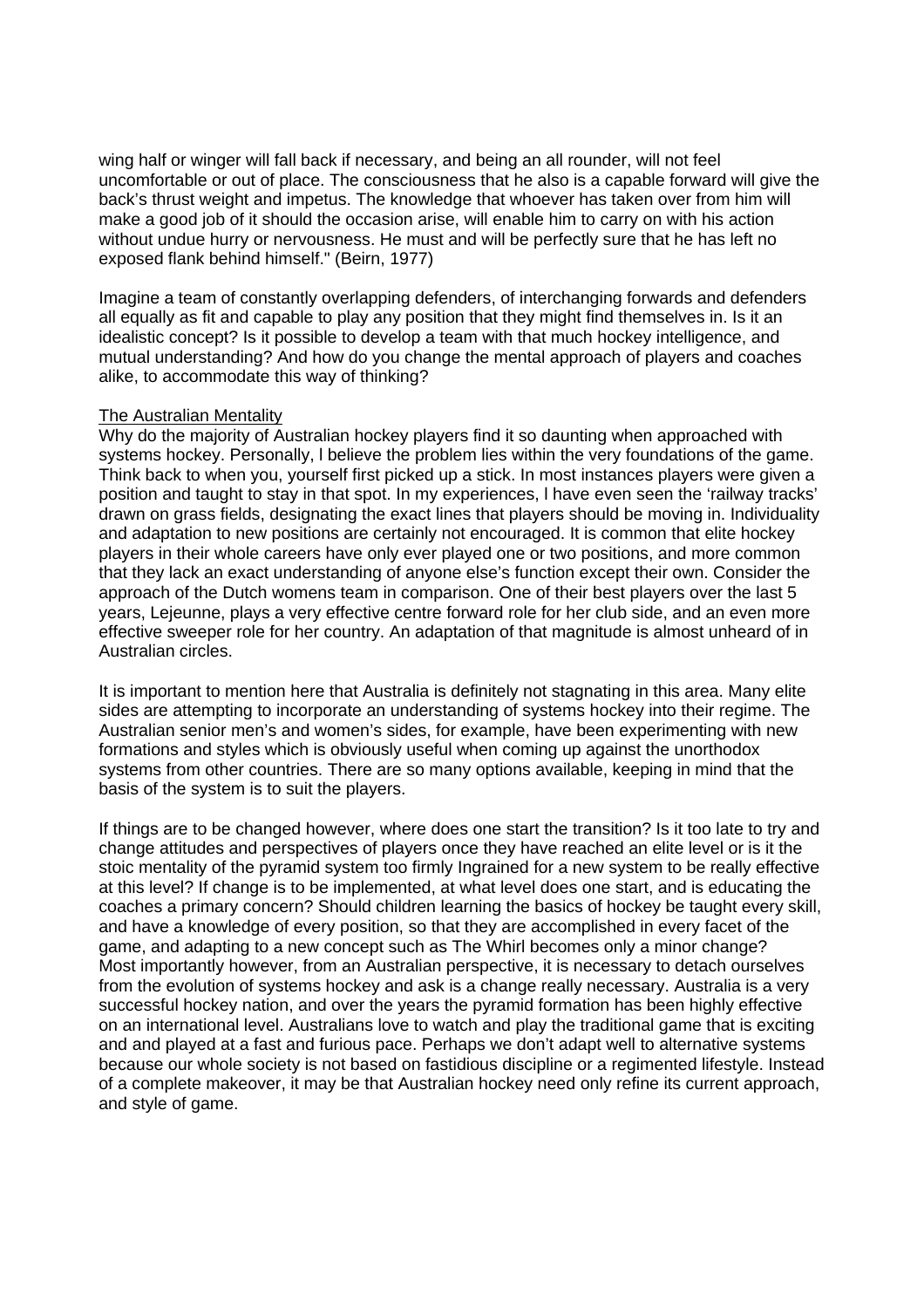# Changing the current Perspective the coach's contribution

One would imagine, from the way our culture exists that Australian hockey players would be more inclined to lose the traditional constraints of positional hockey and partake readily in games that were even more free flowing and exciting, as the theoretical Whirl exemplifies. In my experience however, that is not so. Once the name 'system' is coupled with any formation other than that of the pyramid, players often believe that they are required to do something out of the ordinary. How does one then, teach a Lianne Tooth to feel comfortable at overlapping into the forward line at any stage of the game, or how does one give Jackie Periera the confidence to slot into a left fullback position if required?

Possessing a team capable of these interchanges can only increase its potential immeasurably. The following are suggestions to modify Australia's current perspective:

- 1. Breaking down the barriers at an early age would be a positive step towards changing attitudes within Australian hockey today. By teaching youngsters specific roles instead of specific positions, they may in future be more inclined to play out of regimented formations.
- 2. Giving these youngsters the tools for later development is also important. If children have a good basic knowledge of every position, as well as a repertoire of skills for each position they will become extremely more adaptable.
- 3. Encourage coaches to try new and innovative ideas. This can be achieved by giving them access to more information on systems, and how they can adapt them to their own team.
- 4. When presenting a team with a new style of play. It would be important not to give it the stigma that a new 'system' tends to. In other words, don't' necessarily call it a system but present the players with specific roles instead of specific positions. Emphasise that a 'system' is merely designating numbers to positions.
- 5. At training, create scenarios that will occur in games, and that will develop over a period of time. For example, give the fullback opportunities to continually overlap. Eventually, they will have a mental imprint of available options which can be incorporated into their game.
- 6. Use drills at training that put people in situations and positions they are not familiar with. For example a sweeper in the centre forward role, or a right half in the left wing position.
- 7. Eventually, those players will become familiar with what is required of them in different roles and subsequently gain confidence in other people to take over their own role.
- 8. Encourage communication. A team that possesses mutual understanding between players will more easily accommodate role changes.
- 9. Encourage players to watch videos of similar systems, as well as alternate systems. Finding role models within this framework may also contribute to changing perspectives on the game.
- 10. Encourage players to have flair, and confidence in their own ability of their team mates.

# **Conclusion**

This discussion paper has been designed to stimulate thought on systems hockey and in particular Australia's current mental approach to the game.

I am of the opinion that some changes need to be made in Australian hockey for it to continue as one of the world's best nations. Systems are designed in many instances to thwart an opponents attack and unless a side is adaptable to change, they may become predictable and easily nullified. To me, the concept of the Whirl is very exciting, but to some extent quite idealistic. Many national teams have the athletes that are capable to work in such a system, but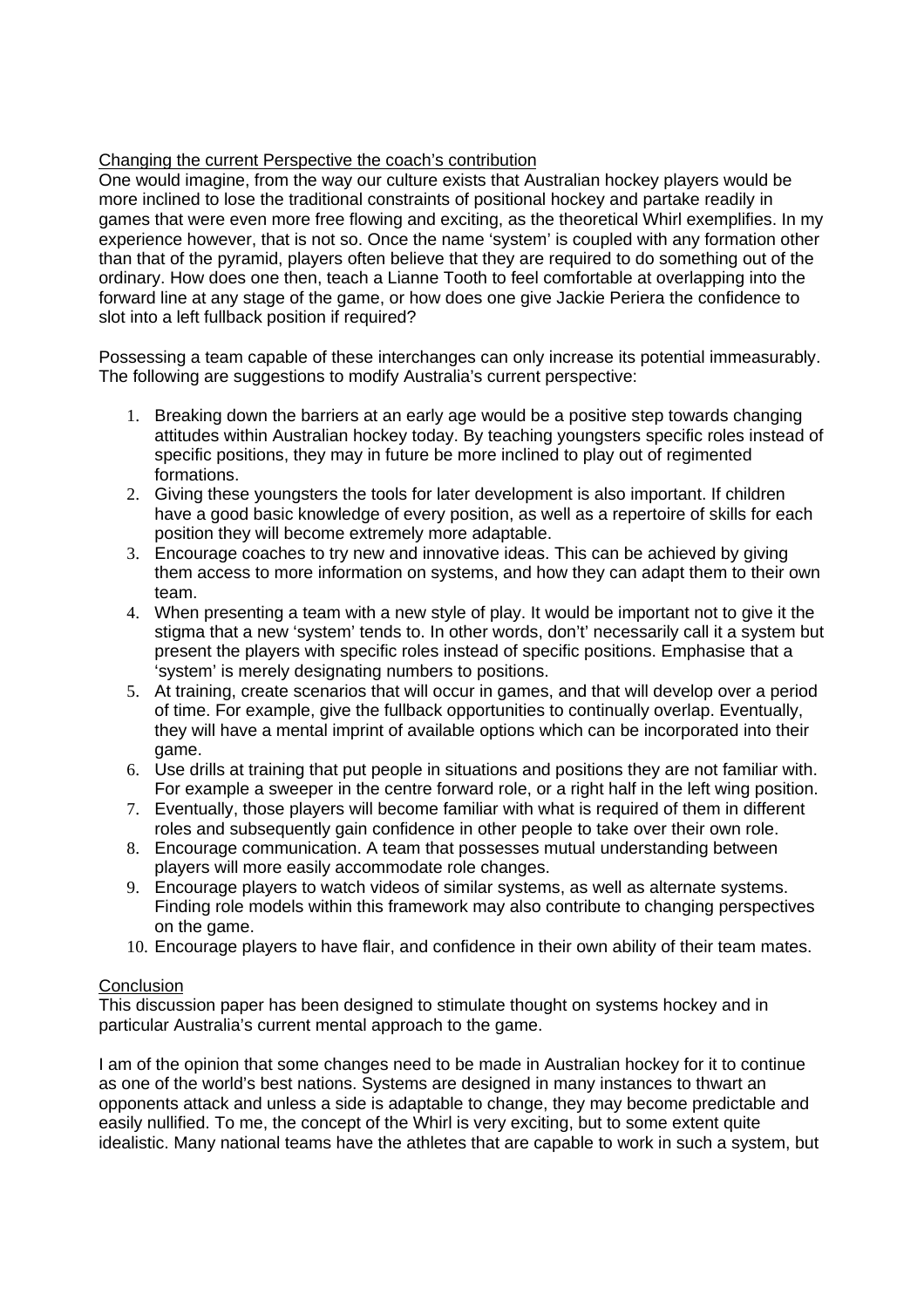often lack the intelligence also required to be truly effective. It seems however, the newest trend is to endeavour to find both attributes within the individual and perhaps more emphasis should be placed on coaches to develop hockey intelligence amongst younger athletes. There arises another controversial point however, and that is – is hockey intelligence teachable?

That aside I think the biggest project for Australian hockey is not necessarily introducing more players and coaches to types of systems, but changing their mentality with regard to how the game is played. If that can be achieved, then hopefully the stigma attached to systems hockey can be discarded along the way. This can be attained by educating players and coaches alike on the fundamentals of systems, and to encourage them to try new stimulating ideas. By being aware of the numerous combinations that can be played, individuals and coaches will be more ready to adapt if the opportunity arises. A team would be extremely difficult to beat if it could change from one system to another during a game or even from match to match, or as per the Whirl, individuals were less inhibited to inject themselves into other positions besides their own. The more unpredictable a team is, the more formidable it must seem to its opponents.

If it were possible to ever have 16 players of the calibre required. The Whirl would be a very difficult style to combat. However, today in Australia, I think that minor adjustments need only be made to our current style instead of major changes. If the mentality of Australian hockey players and coaches at all levels could be adjusted, steps were taken to provide more access to information on various styles; and players and coaches were encouraged to participate in new formations, then adapting to a new system if required would be a smooth transition at any level. It is important to keep in mind, that a system is merely numbers designating how many people on a particular team play their roles, it should not be viewed as something completely foreign to what players and coaches are accustomed to. Ultimately a system should be designed to suit the players one has access to, for it is they who dictate success or failure. As we know, what happens at a 'grass roots' level will eventually affect what occurs on the elite level. By implementing some minor changes in the way all Australian hockey players and coaches perceive the game may in fact have a major effect on Australian hockey in the future.

#### References:

Beirn, G. (1977). Principles of Modern Soccer Houghton Mifflin Company: USA.

Gardner, P. (1976). The Simplest Game Little, Brown & Company: Boston.

Joy, B. (1956). Soccer Tactics Ferndale Book Company: London.

Lall, G. (1990). A comparison of the attacking moves of asian and european styles of hockey. Paper presented at the FIH final coaching seminar. April/May.

Read, B, & Walker, F. (1976). Advanced Hockey for Women. Faber & Faber: London. Sohal, A.S. (1990) Formation of different systems and the role of forwards in the defence. Paper presented at the FIH final coaching seminar. April/May.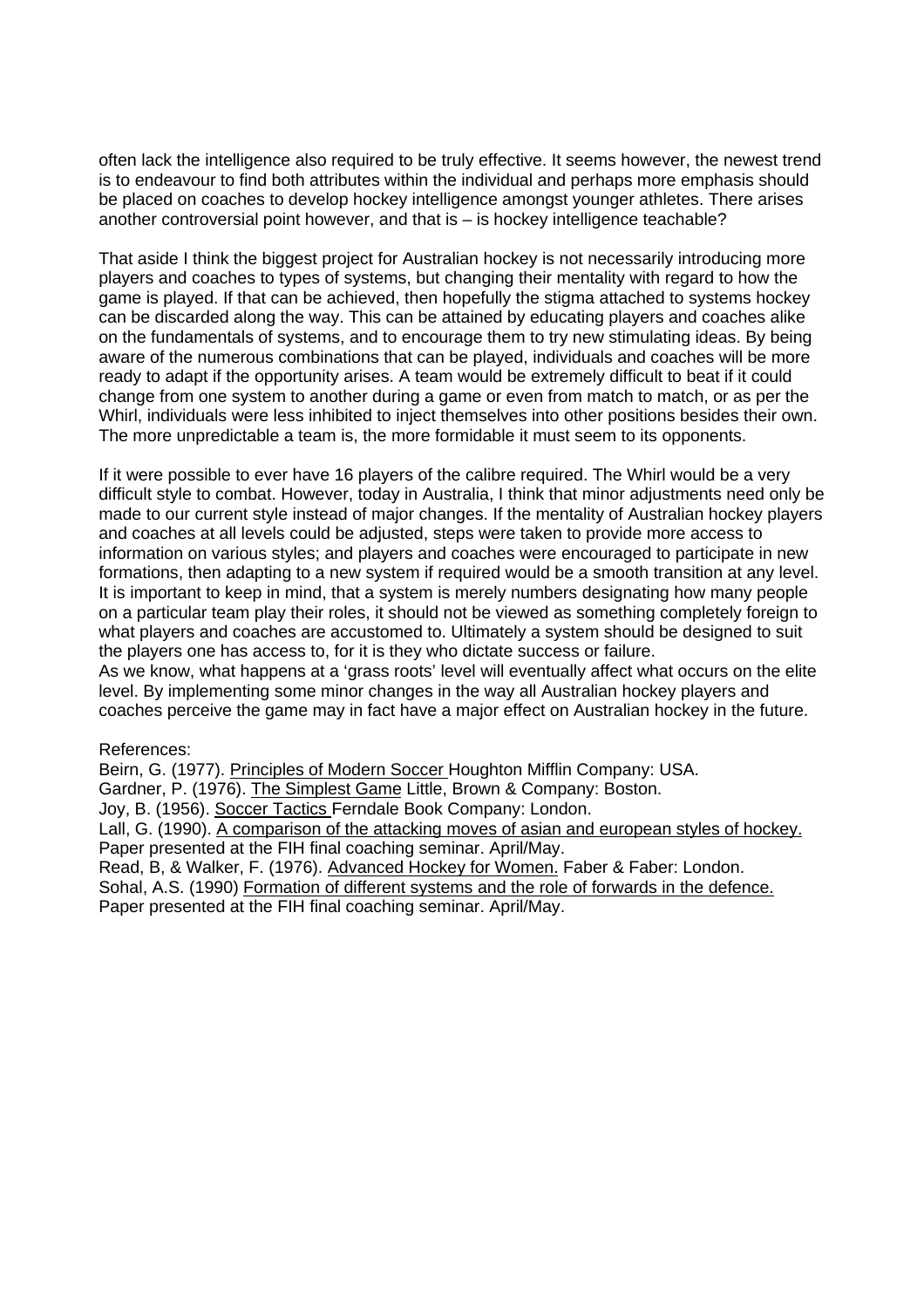



THE 2-3-5 OR PYRAMID FORMATION

# **THE 2-3-5 OR PYRAMID FORMATION**

"Wing half" was a term applied to either the right or the left half. The right wing and the left wing are known alternatively as the outside right and the outside left, or as the right winger and the left winger.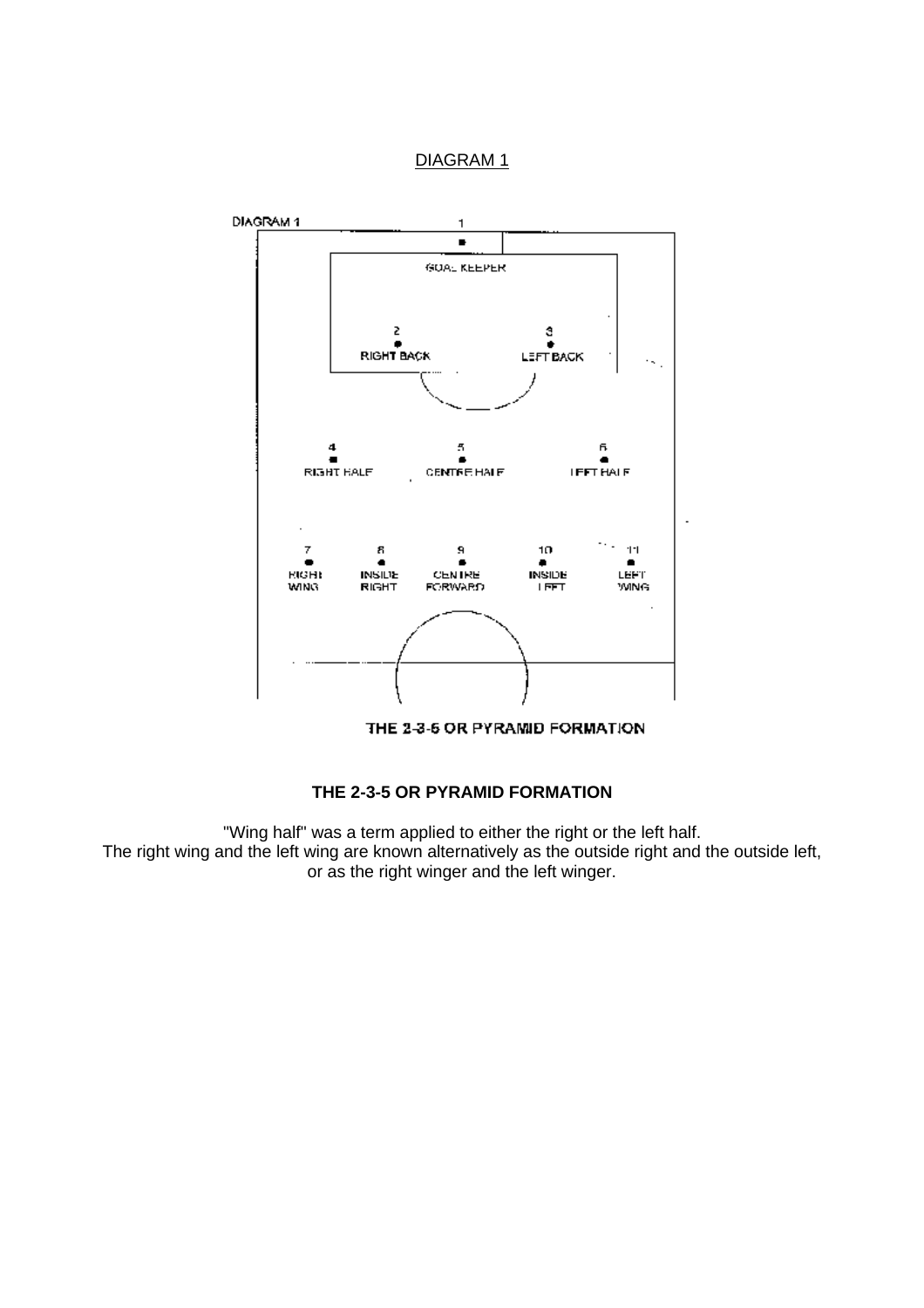

#### DIAGRAM 2



THE W-M FORMATION

The numbers are inserted to show the relationship between this formation and the 2-3-5. Thus the centre half of the 2-3-5 system, No.5, has been withdrawn to become a third fullback. His correct title is centre back, but he continued to be known as the centre half.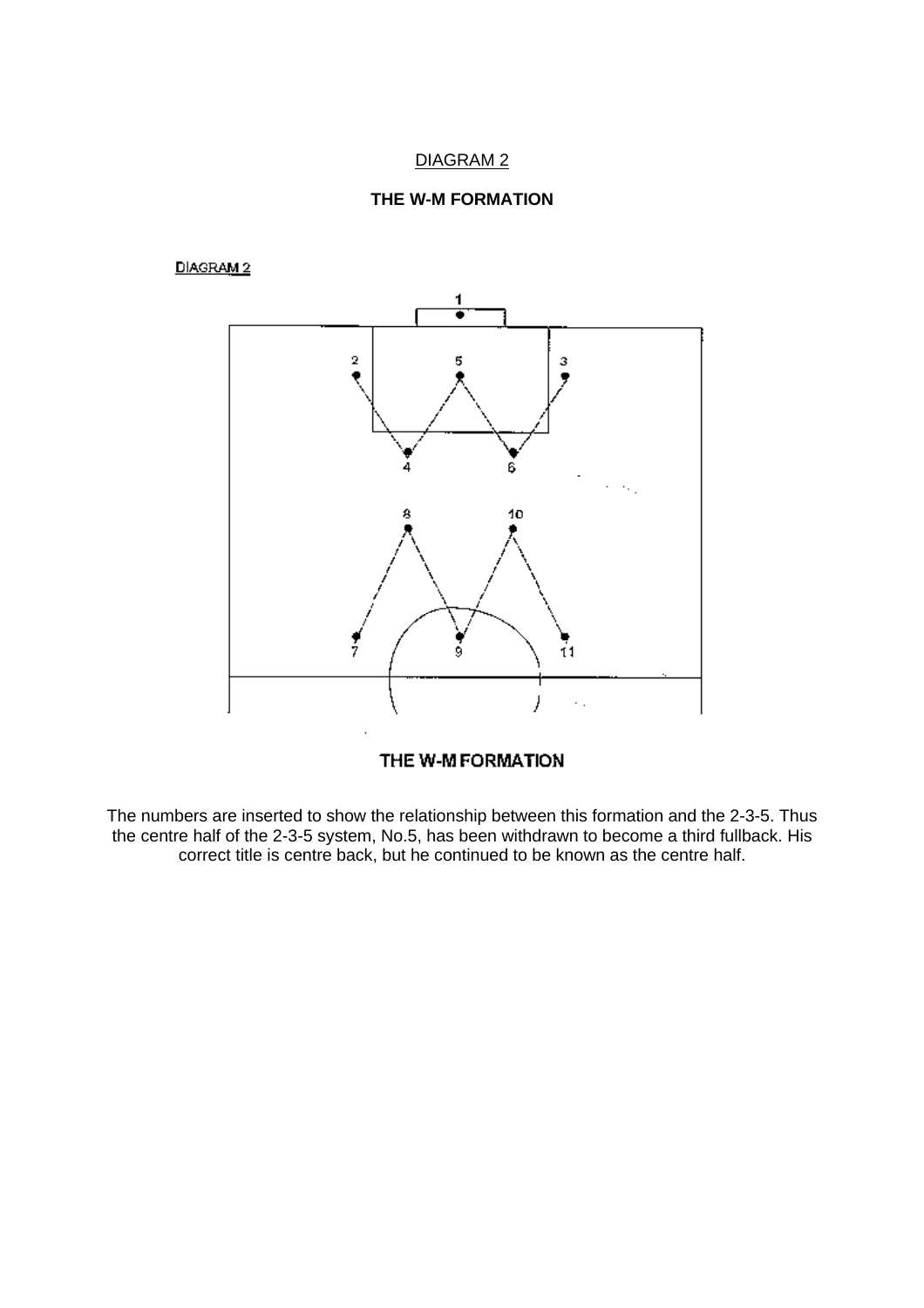

# **VERROU: ATTACKING FORMATION**

(The *verrou* is also called the Swiss bolt formation.) A 3-3-4 formation, with the centre half (CH) playing an attacking role.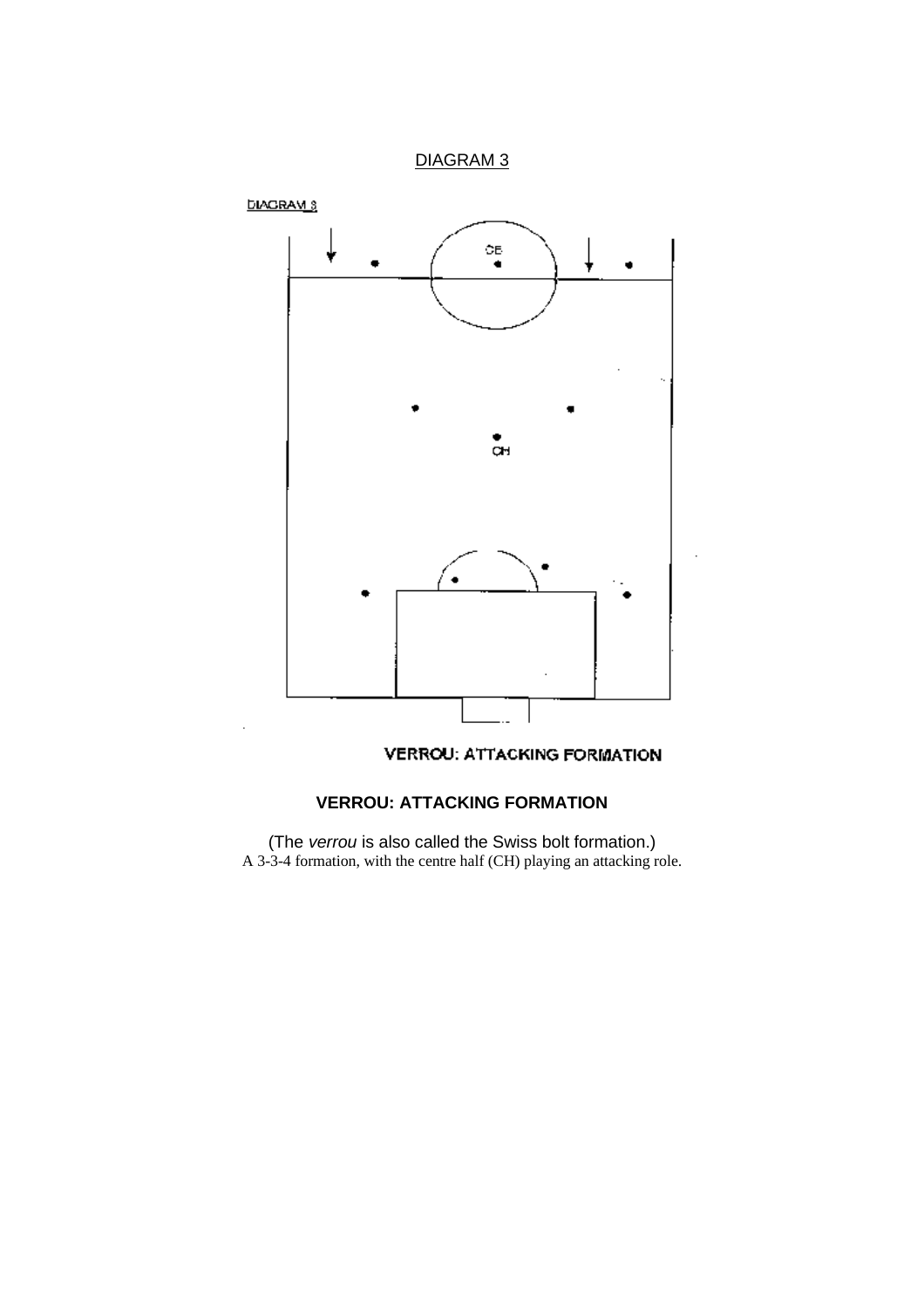# DIAGRAM 4



**VERROU: DEFENSIVE FORMATION** 

#### **VERROU: DEFENSIVE FORMATION**

(The *verrou* is called the Swiss bolt formation.) All eleven players are now deep in their own half. The centre back of the attacking formation has retreated deepest of all, to the position marked DCB. The centre half of the attacking formation (CH) becomes the centre back (CB) of the defensive formation.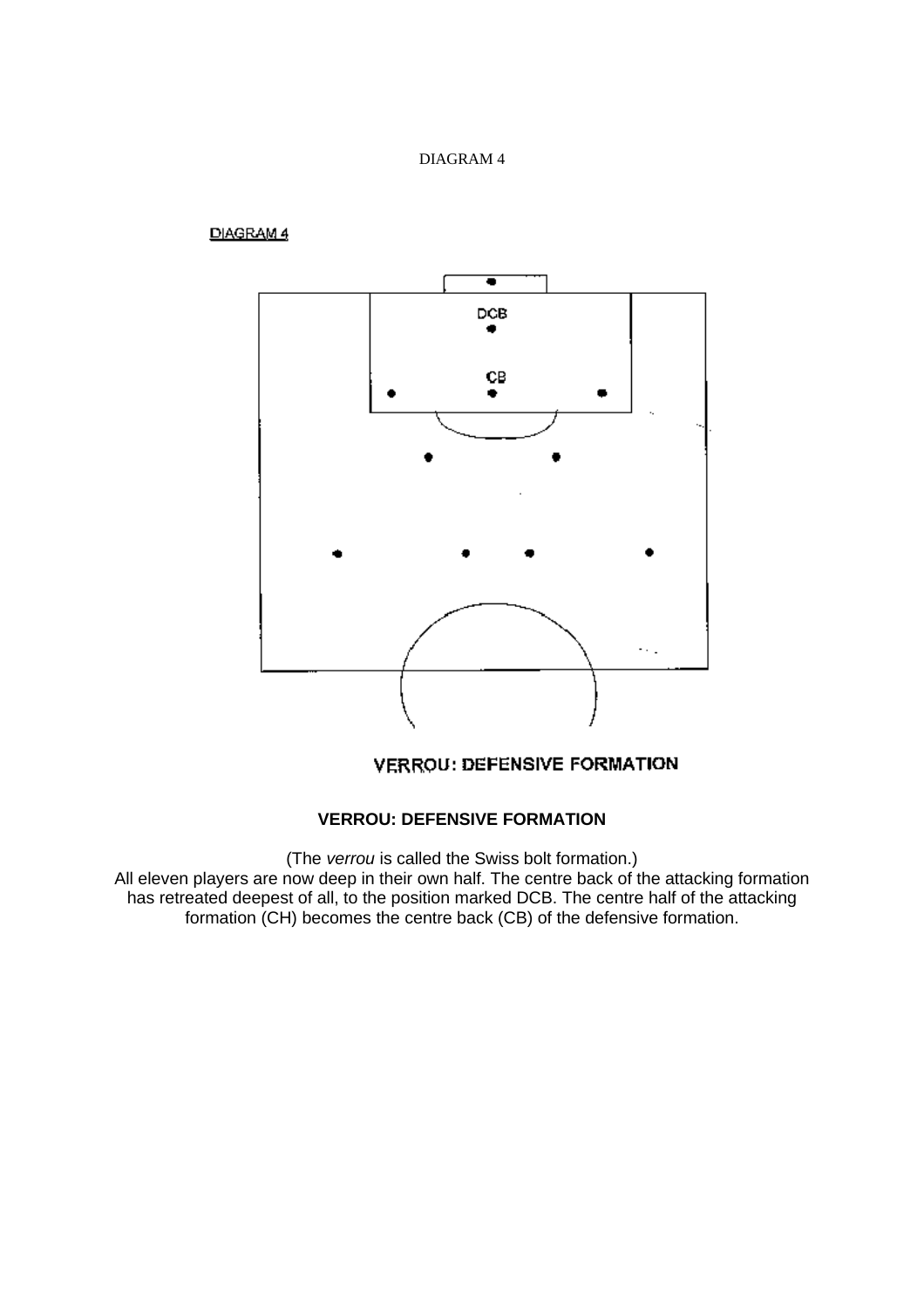

**DIAGRAM 6** 

# **THE 4-2-4 FORMATION**

Used by the Brazilians in the 1958 World Cup. The right and left backs were expected to play an adventurous role, even to the extent of joining in attacking moves. The left wing was frequently pulled back to operate as a third midfield player.